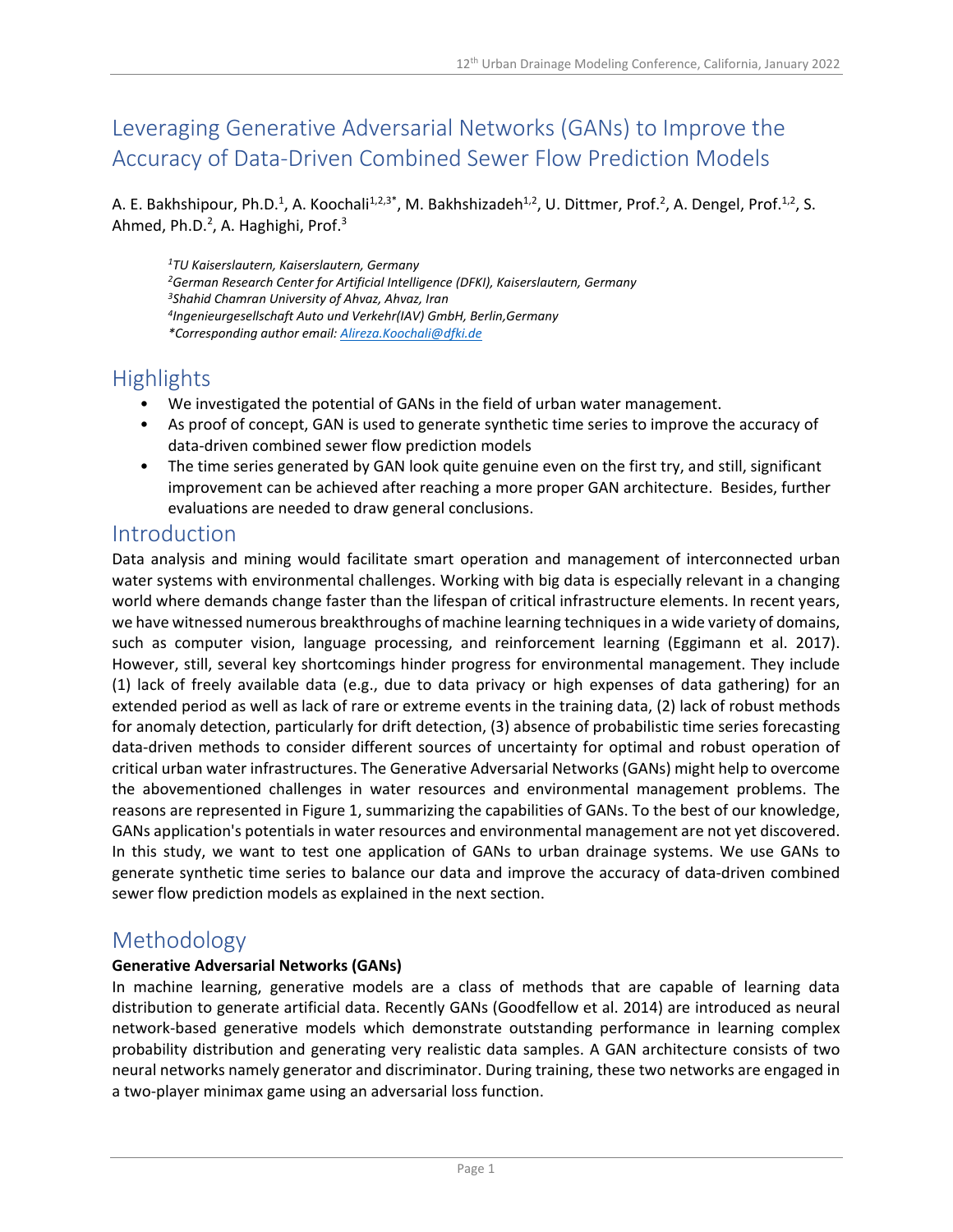

Figure 1. Potential applications of GANs in different stages of time series data modeling

So far, GANs are applied widely to domains in which their results are intuitively assessable, e.g., images and acquired prominent results. However, their application on other domains such as time-series is limited due to difficulties in the assessment of GANs in these domains. Nevertheless, there are successful applications of GANs in the time-series domain for various tasks such as generate time series sequences in the health care, finance, and energy industry. Moreover, they have been fruitfully utilized for anomaly detection and the probabilistic prediction of time series (Koochali et al. 2020).



**Figure 2.** GAN architecture

### **Application to Combined Sewer Systems**

Many approaches have been developed to improve combined sewer systems management and operation using real-time control (RTC). The remarkable amount of measured data coupled with RTC would aid in managing combined sewer overflow (CSO) based on the potential impact on the water bodies (Eggimann et al. 2017). As relevant events are relatively rare in the historical data, pure data-driven rainfall-runoff models often underestimate the runoff when predicting these events. The optimal operation of the sewer system during these events, which result in the most critical states for the urban area and environment, depends highly on accurate flow predictions. To overcome these challenges, we used GANs to generate synthetic time series from approximately the same statistical distribution of our data set. The generator model enables us to balance our training data with extreme synthetic events. To evaluate the performance of the proposed approach, we train a specific deep neural network model with and without synthetic data and test their performance using a similar test dataset.

### **Study Area and Data**

In this study, the sewer system of a small town in Baden-Württemberg state in Germany is considered to evaluate the performance of the proposed model. Precipitation (mm), temperature (°C), and inflow to the storage tanks are the data set used for the model development. All data are measured from the beginning